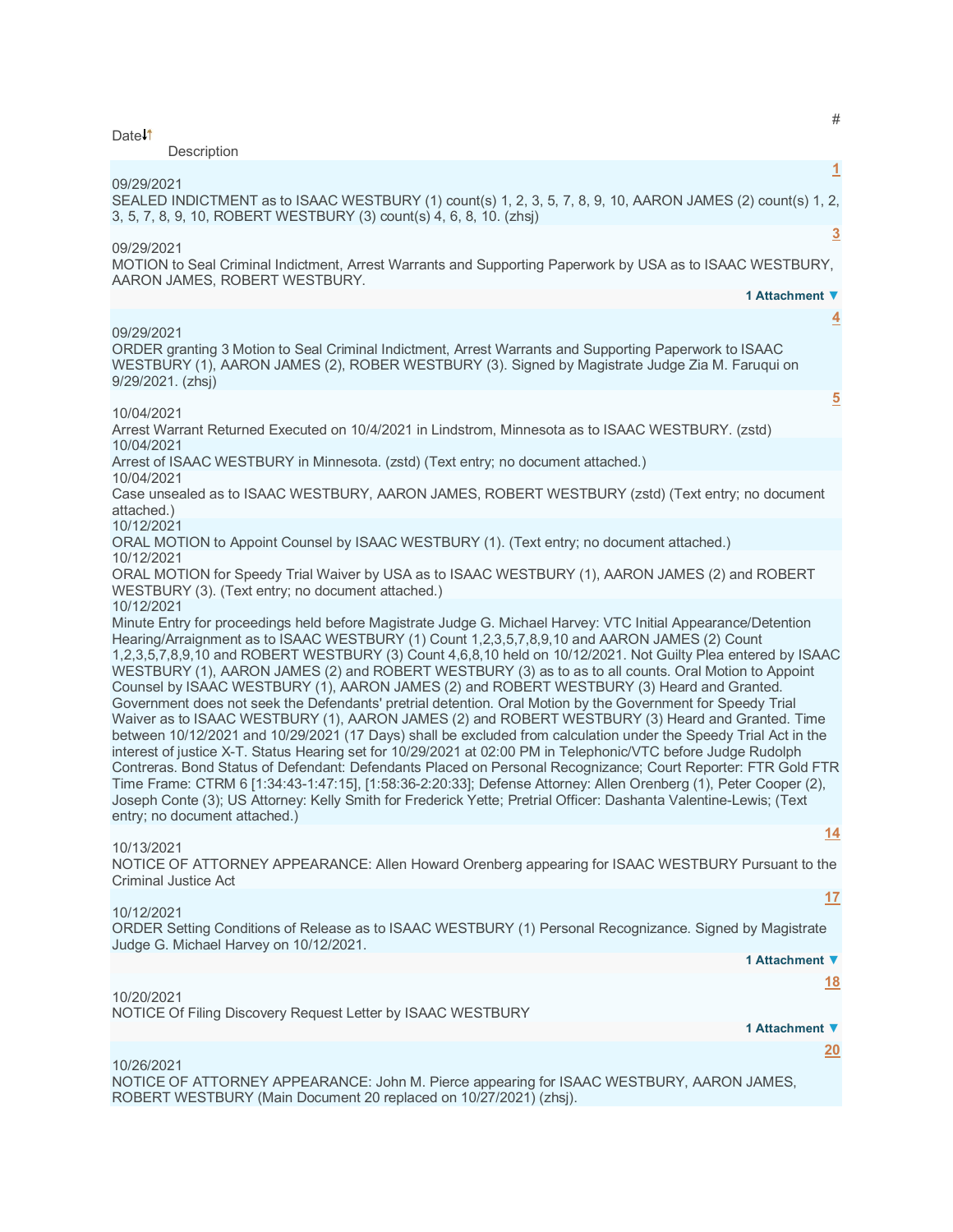# 10/27/2021

NOTICE OF SUBSTITUTION OF COUNSEL as to USA. Attorney Konig, Jordan Andrew added.

10/27/2021

MOTION to Withdraw as Attorney Strike Appearance of Attorney Allen H. Orenberg and to Vacate CJA Appointment by ISAAC WESTBURY. Modified event title on 10/28/2021 (znmw). 10/27/2021

Attorney update in case as to ISAAC WESTBURY. Attorney Allen Howard Orenberg terminated. (Text entry; no document attached.)

# 10/29/2021

Minute Entry for proceedings held before Judge Rudolph Contreras: Status Conference as to ISAAC WESTBURY, AARON JAMES and ROBERT WESTBURY held on 10/29/2021. Parties inform the court of the status of this action. Oral motion to continue this case for a period of 90 days is GRANTED for reasons stated on the record. Next Status Conference is set for 1/31/2022 at 2:00 PM before Judge Rudolph Contreras. Speedy trial is excluded (XT) from 10/29/2021 to 1/31/2022 in the interest of justice. Bond Status of the Defendants: Personal Recognizance with consent to appear by video; Court Reporter: Nancy Meyer; Defense Attorney: John Pierce; US Attorney: Jordan Konig; (Text entry; no document attached.)

## 11/01/2021

MINUTE ORDER granting 22, 23, and 27 Motions to Withdraw as Attorney. It is hereby ORDERED that Allen H. Orenberg, Joseph Conte, and Peter Cooper are no longer counsel of record in this case. It is FURTHER ORDERED that 13 Motion to Continue Status Hearing is DENIED AS MOOT. SO ORDERED.Signed by Judge Rudolph Contreras on 11/1/2021. (Icrc3) (Text entry; no document attached.)

12/03/2021

NOTICE of Filing of Discovery Status Memoranda by USA as to ISAAC WESTBURY, AARON JAMES, ROBERT **WESTBURY 5 Attachments ▼**

12/22/2021

MOTION for Protective Order by USA as to ISAAC WESTBURY, AARON JAMES, ROBERT WESTBURY. **4 Attachments ▼**

12/22/2021

MOTION for Order to Disclose Items Protected By Fed. R. Crim. P. 6(e) and Sealed Materials by USA as to ISAAC WESTBURY, AARON JAMES, ROBERT WESTBURY.

(Text of Proposed Order) Modified event on 12/30/2021 (znmw)

## **1 Attachment ▲**

**[31](javascript:void(0))**

**[32](javascript:void(0))**

**[33](javascript:void(0))**

12/28/2021

ORDER granting 30 Motion to disclose items protected by Federal Rule of Criminal Procedure 6(e) and sealed materials as to defendants ISAAC WESTBURY (1), AARON JAMES (2), ROBERT WESTBURY (3). (Signed by Judge Rudolph Contreras on 12/27/2021).

01/05/2022

ORDER granting 29 Motion for Protective Order as to ISAAC WESTBURY (1), AARON JAMES (2) and ROBERT WESTBURY (3. (Signed by Judge Rudolph Contreras on 1/5/2022).

01/10/2022

NOTICE of Filing of Discovery Status Memoranda by USA as to ISAAC WESTBURY, AARON JAMES, ROBERT **WESTBURY** 

#### **6 Attachments ▼**

**[34](javascript:void(0))**

01/18/2022

Unopposed MOTION for Rule 44 Inquiry by USA as to ISAAC WESTBURY, AARON JAMES, ROBERT WESTBURY. **1 Attachment ▼**

## **[35](javascript:void(0))**

## 01/26/2022

SUPERSEDING INDICTMENT as to ISAAC WESTBURY (1) count(s) 1s, 2s, 3s, 5s, 7s, 8s, 9s, 10s, AARON JAMES (2) count(s) 1s, 2s, 3s, 5s, 7s, 8s, 9s, 10s, ROBERT WESTBURY (3) count(s) 4s, 6s, 8s, 10s. (zstd)

**[21](javascript:void(0))**

**[22](javascript:void(0))**

**[28](javascript:void(0))**

**[29](javascript:void(0))**

**[30](javascript:void(0))**

**[1](javascript:void(0))**